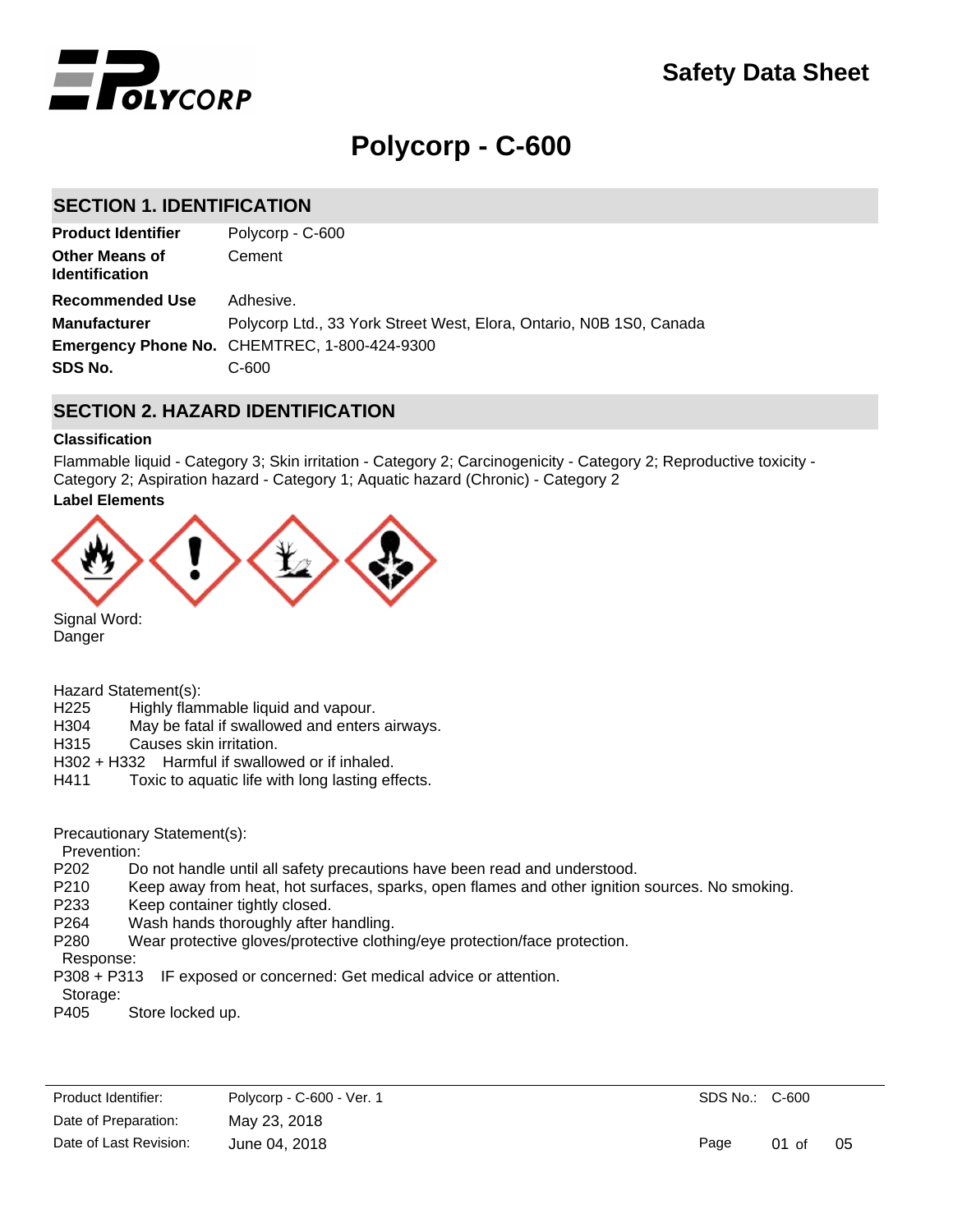# **SECTION 3. COMPOSITION/INFORMATION ON INGREDIENTS**

| ∣Chemical Name         | <b>CAS No.</b> | %             | <b>LC50</b>                                 | LD50 (Oral)      |
|------------------------|----------------|---------------|---------------------------------------------|------------------|
| Xylene (mixed isomers) | 1330-20-7      | 45-70%        | 6350 ppm (male<br>rat) (4-hour<br>exposure) | 3523 mg/kg (rat) |
| Ethylbenzene           | $100 - 41 - 4$ | 10-30%        | 4000 ppm (rat)<br>(4-hour exposure)         | 3500 mg/kg (rat) |
| <b>Chloroform</b>      | $ 67-66-3 $    | $0.1 - 1.0\%$ | 1540 ppm (rat)<br>(4-hour exposure)         | 908 mg/kg (rat)  |

# **SECTION 4. FIRST-AID MEASURES**

# **First-aid Measures**

# **Inhalation**

Move to fresh air. Call a physician if symptoms develop or persist. If experiencing respiratory symptoms (e.g. coughing, shortness of breath, wheezing), call a Poison Centre or doctor. If breathing is difficult, trained personnel should administer emergency oxygen if advised to do so by Poison Centre or doctor.

# **Skin Contact**

Immediately rinse with lukewarm, gently flowing water for 15-20 minutes. Take off immediately contaminated clothing, shoes and leather goods (e.g. watchbands, belts). If skin irritation or a rash occurs, get medical advice or attention.

# **Eye Contact**

Immediately rinse the contaminated eye(s) with lukewarm, gently flowing water for 15-20 minutes, while holding the eyelid(s) open. If eye irritation persists, get medical advice or attention.

#### **Ingestion**

Get medical advice or attention if you feel unwell or are concerned. Immediately call a Poison Centre or doctor. Never give anything by mouth if person is rapidly losing consciousness, or is unconscious or convulsing. Do not induce vomiting. Rinse mouth with water. Do not induce vomiting.

# **First-aid Comments**

Get medical advice or attention if you feel unwell or are concerned.

# **SECTION 5. FIRE-FIGHTING MEASURES**

# **Extinguishing Media**

# **Suitable Extinguishing Media**

Carbon dioxide, dry chemical powder, appropriate foam, water spray or fog.

#### **Unsuitable Extinguishing Media**

Water is not effective for extinguishing a fire. It may not cool product below its flash point.

# **Specific Hazards Arising from the Product**

May accumulate in hazardous amounts in low-lying areas especially inside confined spaces, resulting in a fire and/or health hazard. Can be ignited by static discharge.

Not known to generate any hazardous decomposition products in a fire.

# **Special Protective Equipment and Precautions for Fire-fighters**

Use extreme caution.

Fire-fighters may enter the area if positive pressure SCBA and full Bunker Gear is worn.

# **SECTION 6. ACCIDENTAL RELEASE MEASURES**

# **Personal Precautions, Protective Equipment, and Emergency Procedures**

Non-emergency personnel: use the personal protective equipment recommended in Section 8 of this safety data sheet. Evacuate the area immediately. Isolate the hazard area. Keep out unnecessary and unprotected personnel. Eliminate

| Product Identifier:    | Polycorp - C-600 - Ver. 1 |
|------------------------|---------------------------|
| Date of Preparation:   | May 23, 2018              |
| Date of Last Revision: | June 04, 2018             |

Page 02 of 05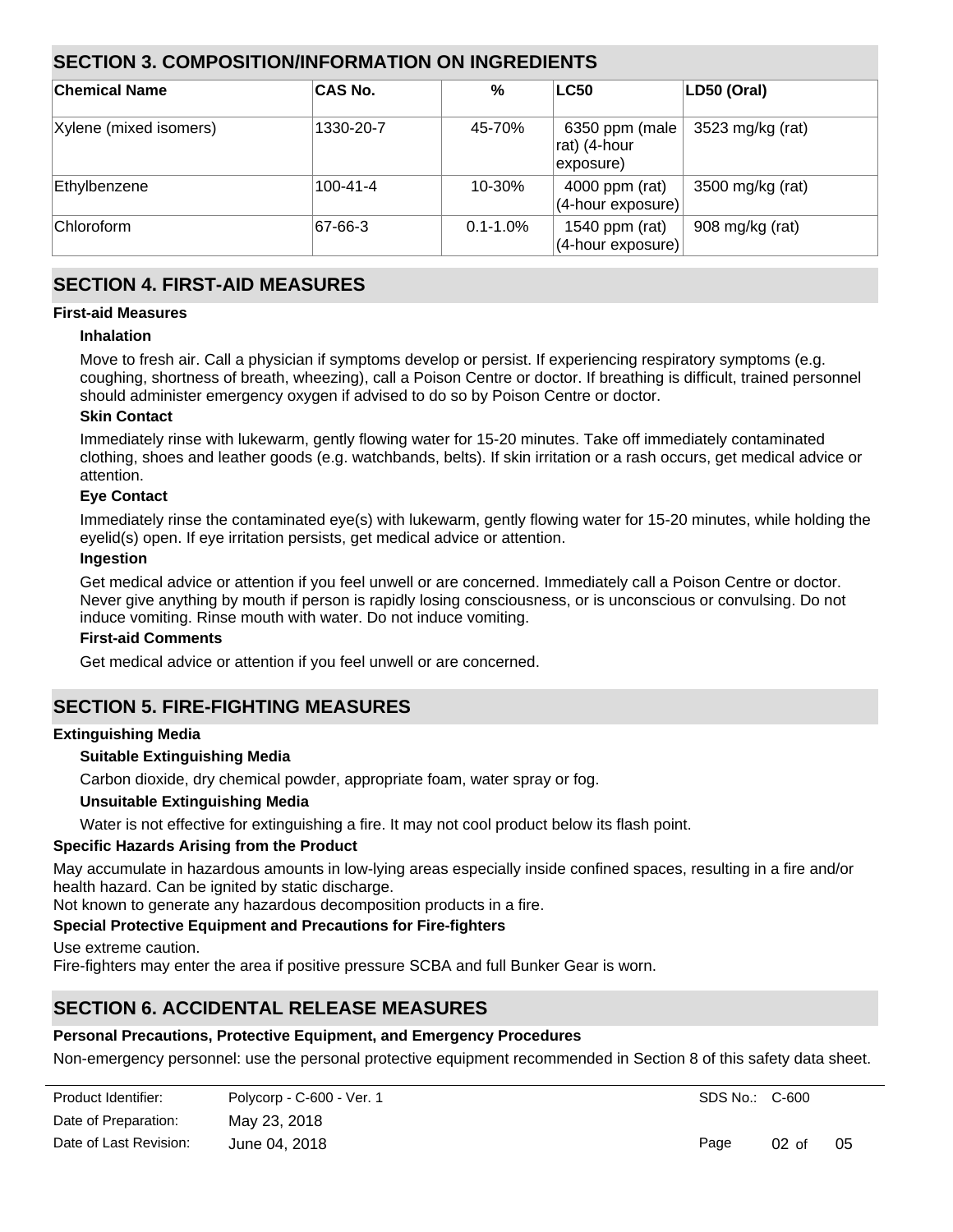Evacuate the area immediately. Isolate the hazard area. Keep out unnecessary and unprotected personnel. Eliminate all ignition sources if safe to do so.

# **Environmental Precautions**

It is good practice to prevent releases into the environment. Do not allow into any sewer, on the ground or into any waterway.

# **Methods and Materials for Containment and Cleaning Up**

Flush spill area. Collect using shovel/scoop or approved HEPA vacuum and place in a suitable container for disposal.

# **SECTION 7. HANDLING AND STORAGE**

#### **Precautions for Safe Handling**

It is good practice to: avoid breathing product; avoid skin and eye contact and wash hands after handling. Do NOT eat, drink or store food in work areas. Keep away from heat, hot surfaces, sparks, open flames and other ignition sources. No smoking.

# **Conditions for Safe Storage**

Store in original tightly closed container separate from incompatible materials (see Section 10: Stability and Reactivity). Store in an area that is: well-ventilated, clear of combustible and flammable materials (e.g. old rags, cardboard).

# **SECTION 8. EXPOSURE CONTROLS/PERSONAL PROTECTION**

#### **Control Parameters**

Not available.

#### **Appropriate Engineering Controls**

General ventilation is usually adequate.

#### **Individual Protection Measures**

#### **Eye/Face Protection**

Wear chemical safety goggles.

#### **Skin Protection**

Wear chemical protective clothing e.g. gloves, aprons, boots. Wear fire resistant or flame retardant clothing.

#### **Respiratory Protection**

Wear a NIOSH approved self-contained breathing apparatus (SCBA) or supplied air respirator.

# **SECTION 9. PHYSICAL AND CHEMICAL PROPERTIES**

# **Other Information**

**Physical State** Solid

# **SECTION 10. STABILITY AND REACTIVITY**

#### **Reactivity**

Not reactive under normal conditions of use, storage, and transport.

#### **Chemical Stability**

Normally stable.

# **Possibility of Hazardous Reactions**

None expected under normal conditions of storage and use.

# **Conditions to Avoid**

Open flames, sparks, static discharge, heat and other ignition sources. Generation of dust. Incompatible materials. High temperatures.

#### **Incompatible Materials**

Increased risk of fire and explosion on contact with: oxidizing agents (e.g. peroxides).

# **Hazardous Decomposition Products**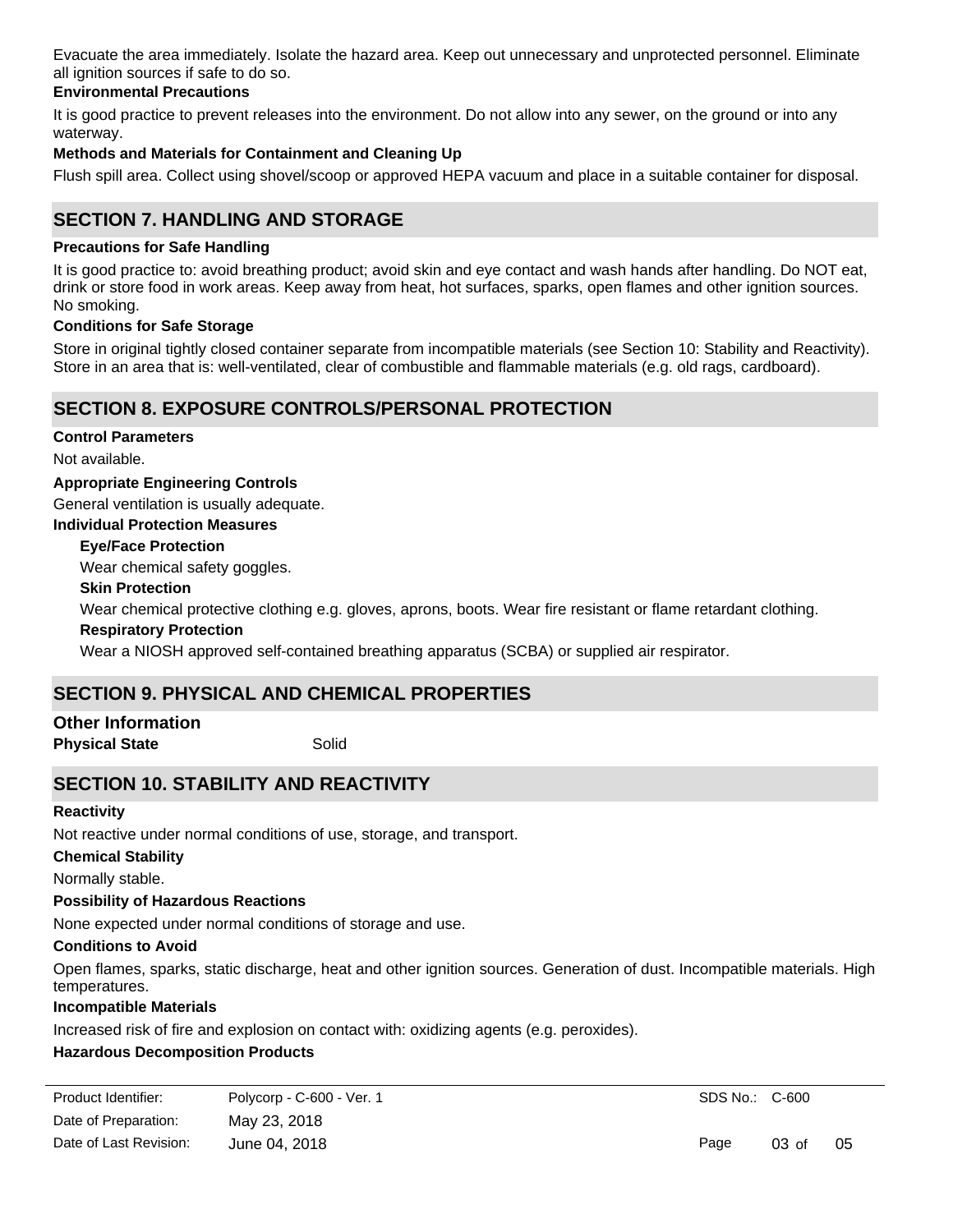Very toxic carbon monoxide, carbon dioxide; corrosive phosgene; corrosive hydrogen chloride.

# **SECTION 11. TOXICOLOGICAL INFORMATION**

# **Acute Toxicity**

| ∣Chemical Name         | <b>LC50</b>                              | LD50 (oral)      | LD50 (dermal)        |
|------------------------|------------------------------------------|------------------|----------------------|
| Xylene (mixed isomers) | 6350 ppm (male rat)<br>(4-hour exposure) | 3523 mg/kg (rat) | Not available        |
| Ethylbenzene           | 4000 ppm (rat) (4-hour<br>exposure)      | 3500 mg/kg (rat) | 15380 mg/kg (rabbit) |
| <b>Chloroform</b>      | 1540 ppm (rat) (4-hour<br>exposure)      | 908 mg/kg (rat)  | Not available        |

# **Skin Corrosion/Irritation**

Human experience shows very mild irritation.

# **Serious Eye Damage/Irritation**

Human experience shows serious eye irritation.

# **STOT (Specific Target Organ Toxicity) - Single Exposure**

#### **Inhalation**

May cause nose and throat irritation.

#### **Ingestion**

May be harmful based on human experience and animal tests.

# **STOT (Specific Target Organ Toxicity) - Repeated Exposure**

No information was located.

#### **Respiratory and/or Skin Sensitization**

Not known to be a skin sensitizer.

Human experience shows severe asthma or asthma-like symptoms (respiratory sensitization) in rare cases following exposure at work.

#### **Carcinogenicity**

May cause cancer.

**Reproductive Toxicity**

# **Development of Offspring**

May harm the unborn child.

#### **Sexual Function and Fertility**

May cause effects on sexual function and/or fertility.

# **Germ Cell Mutagenicity**

Not known to be a mutagen.

# **SECTION 12. ECOLOGICAL INFORMATION**

Environmental information was not located. See Supplemental Information in Section 2.

# **SECTION 13. DISPOSAL CONSIDERATIONS**

#### **Disposal Methods**

Dispose of contents and container in accordance with local, regional, national and international regulations. Empty containers retain product residue. Follow label warnings even if container appears to be empty.

# **SECTION 14. TRANSPORT INFORMATION**

| Product Identifier:    | Polycorp - C-600 - Ver. 1 |
|------------------------|---------------------------|
| Date of Preparation:   | May 23, 2018              |
| Date of Last Revision: | June 04, 2018             |

Not regulated under IATA Regulations.

SDS No.: C-600

Page 04 of 05